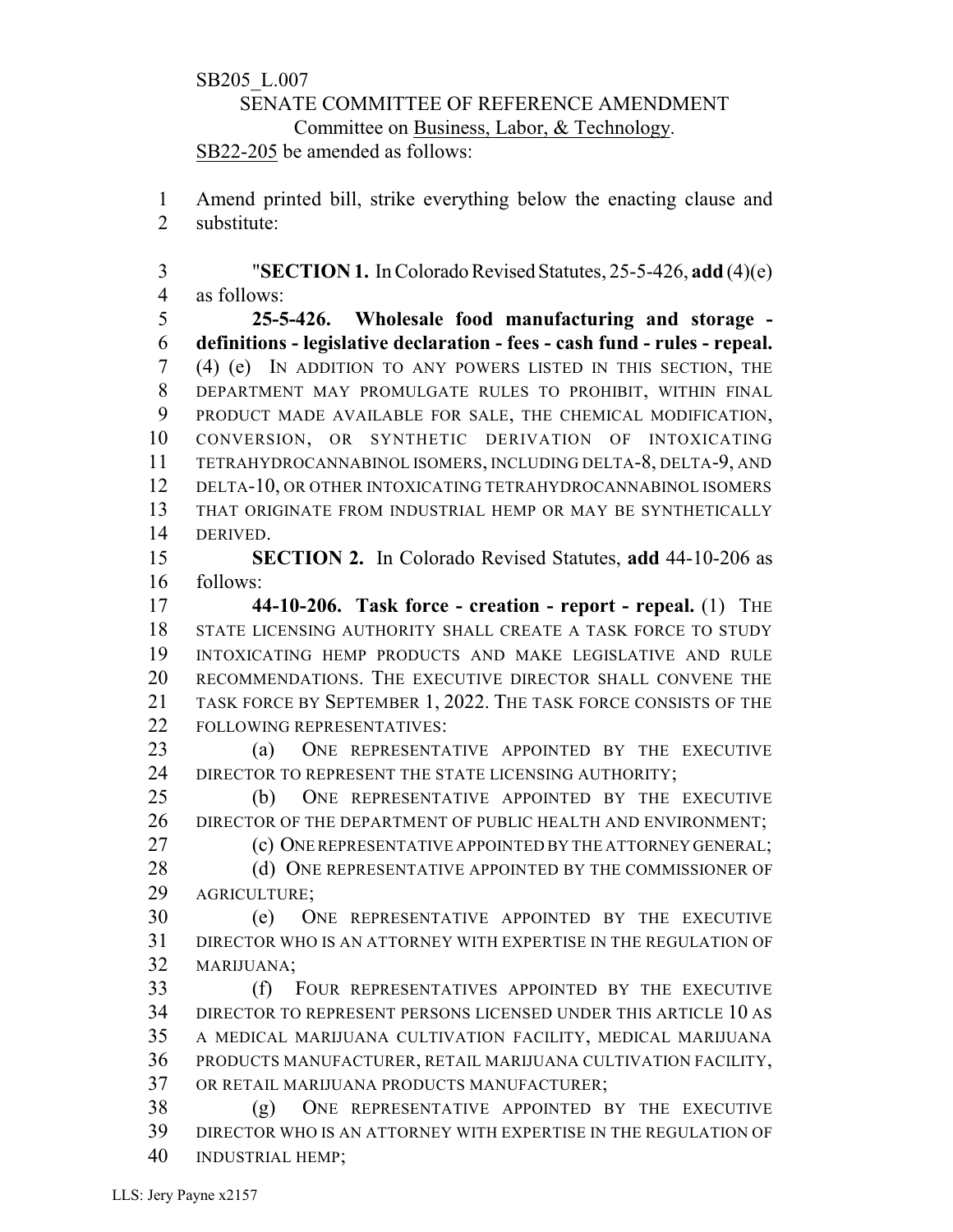(h) ONE REPRESENTATIVE APPOINTED BY THE EXECUTIVE 2 DIRECTOR TO REPRESENT HEMP REFINERS; (i) ONEREPRESENTATIVE APPOINTED BY THE EXECUTIVE DIRECTOR TO REPRESENT A CONSUMER NONPROFIT ORGANIZATION;

 (j) ONE REPRESENTATIVE APPOINTED BY THE EXECUTIVE DIRECTOR TO REPRESENT FULL SPECTRUM INDUSTRIAL HEMP PRODUCERS;

 (k) ONE REPRESENTATIVE APPOINTED BY THE EXECUTIVE DIRECTOR TO REPRESENT MEDICAL PATIENTS;

 (l) TWO REPRESENTATIVES APPOINTED BY THE EXECUTIVE DIRECTOR TO REPRESENT PERSONS WHO SELL HEMP AT RETAIL;

 (m) TWO REPRESENTATIVES APPOINTED BY THE EXECUTIVE DIRECTOR TO REPRESENT PERSONS LICENSED UNDER THIS ARTICLE 10 AS A MEDICAL MARIJUANA STORE OR AS A RETAIL MARIJUANA STORE;

 (n) ONE REPRESENTATIVE APPOINTED BY THE EXECUTIVE 15 DIRECTOR TO REPRESENT TESTING LABS; AND

 (o) ONE REPRESENTATIVE APPOINTED BY THE EXECUTIVE DIRECTOR TO REPRESENT A COUNTY OR DISTRICT PUBLIC HEALTH AGENCY ESTABLISHED UNDER SECTION 25-1-506.

 (2) (a) THE TASK FORCE SHALL SUBMIT A REPORT TO THE GENERAL ASSEMBLY BY JANUARY 1, 2023.THE REPORT MUST CONTAIN ANY OF THE TASK FORCE'S LEGISLATIVE RECOMMENDATIONS CONCERNING THE REGULATION OF INDUSTRIAL HEMP AND AN ANALYSIS OF THE EFFECTIVENESS OF EACH RECOMMENDATION.

24 (b) AS A PART OF THE REPORT, THE TASK FORCE SHALL MAKE RULE RECOMMENDATIONS CONCERNING THE REGULATION OF INTOXICATING **HEMP PRODUCTS** 

(c) THIS SECTION IS REPEALED, EFFECTIVE JULY 1, 2023.

 **SECTION 3.** In Colorado Revised Statutes, 6-1-105, **add** (1)(000) as follows:

 **6-1-105. Unfair or deceptive trade practices.** (1) A person engages in a deceptive trade practice when, in the course of the person's business, vocation, or occupation, the person:

 (ooo) VIOLATES ANY PROVISION OF PART 4 OF ARTICLE 5 OF TITLE 25 OR OF ARTICLE 10 OF TITLE 44, AS EITHER APPLIES TO HEMP, INDUSTRIAL HEMP, INDUSTRIAL HEMP PRODUCTS, INTOXICATING HEMP, ADULT USE CANNABIS PRODUCTS,THE PLANT CANNABIS SP., OR ANYTHING DERIVED FROM OR PRODUCED FROM THE PLANT CANNABIS SP.

 **SECTION 4. Act subject to petition - effective date.** This act takes effect at 12:01 a.m. on the day following the expiration of the ninety-day period after final adjournment of the general assembly; except that, if a referendum petition is filed pursuant to section 1 (3) of article V of the state constitution against this act or an item, section, or part of this act within such period, then the act, item, section, or part will not take